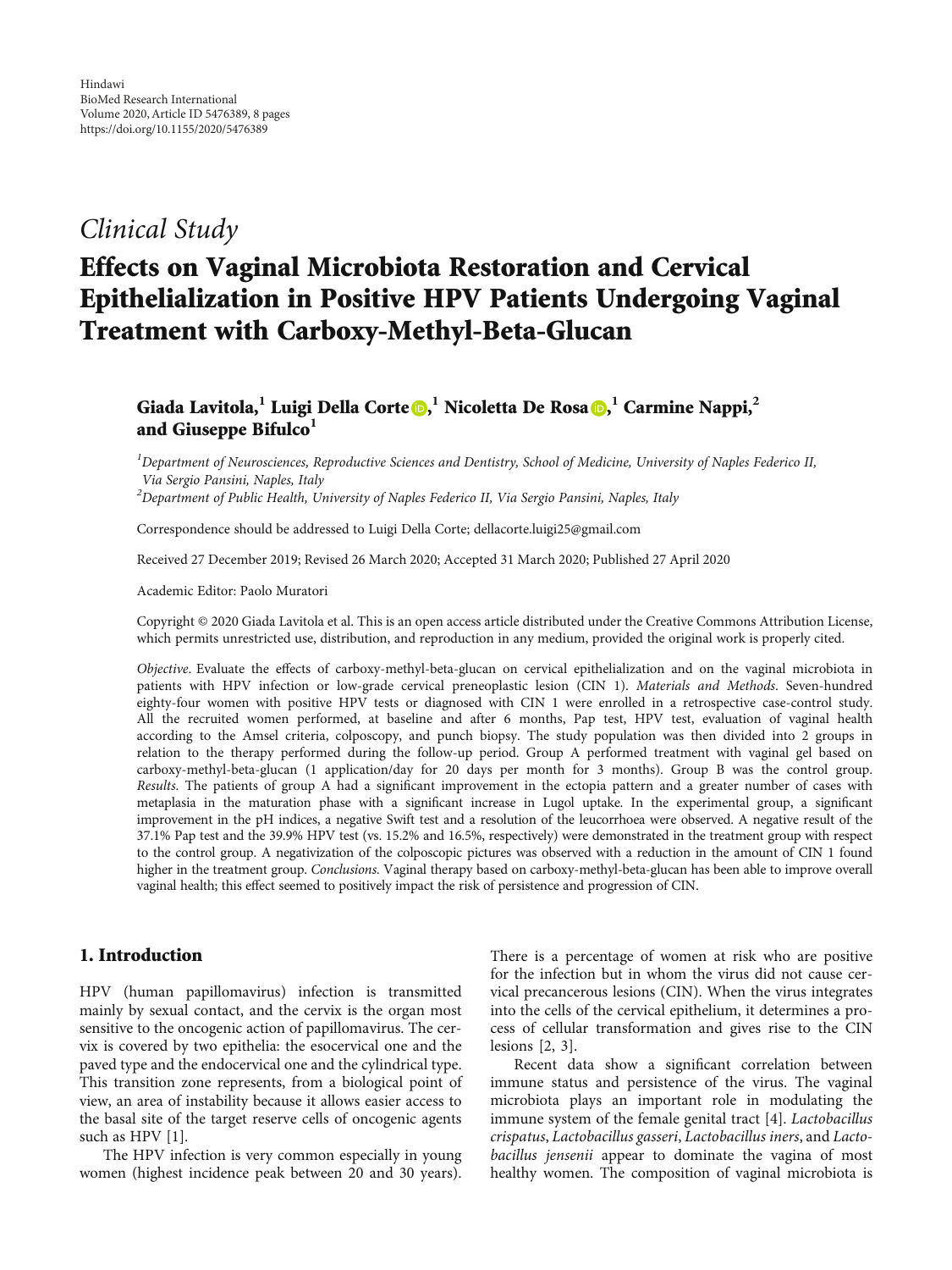influenced by numerous factors: ethnicity, cyclical secretion of oestrogen and progesterone throughout the menstrual cycle, menstruation or menopausal state, the widespread use of synthetic hormones for contraceptive purposes, sexual intercourse, hygiene practices, and infection [\[5](#page-6-0)].

There is much evidence to correlate the persistence of HPV with the altered presence of vaginal lactobacilli and an altered microbiota. A balanced situation of the vaginal microbiota ensures a better response against HPV [[6](#page-6-0)–[9](#page-6-0)]. Even a well-epithelized cervix, with a healthy epithelium, with a mature and small extension of transformation zone area, offers an environment unfavorable to infection and persistency of the virus.

Current thinking suggests that the development of papillomavirus-associated disease requires the infection not just of an epithelial basal cell but more specifically an epithelial tissue stem cell at a pluristratified cutaneous or mucosal site. At the cervix, the transformation zone is maintained by a specialized type of cell known as the reserve cell. The cervical neoplasia develops primarily at the squamocolumnar junction because these cells fail to properly regulate viral gene expression, leading to a nonproductive or abortive infection rather than a productive infection. The idea that papillomaviruses generally reside in an epithelial stem cell following infection is compatible with our understanding of latency and reactivation from latency. During latency, the virus can be undetectable to the common diagnostic test [[1, 10](#page-6-0)].

Maintaining adequate or improving the state of vaginal health and acting positively on the cervical epithelium and the vaginal microbiota could be a new strategy to prevent both the acquisition and persistence of HPV infection and the progression of CIN lesions.

1.1. Purpose of the Study. This study is aimed at evaluating the effects of local therapy with vaginal gel based on carboxy-methyl-beta-glucan on cervical epithelialization and the vaginal microbiota in patients with HPV infection or low-grade cervical preneoplastic lesion.

#### 2. Materials and Methods

Seven-hundred eighty-four women with positive HPV tests or diagnosed with CIN 1, referred to the Colposcopy and Cervical Pathology Center of our Department, were enrolled in a retrospective case-control study.

All patients meeting the following enrollment criteria were selected:

- (i) Age between 18 and 60 years
- (ii) Caucasian origin
- (iii) Positivity to HPV testing and/or positivity to CIN 1 at punch biopsy
- (iv) Absence of contraindications to the proposed therapies
- (v) Negative medical history for any type of pharmacological treatment that acts on the elements in the current or recent study (<3 months)

(vi) Negative medical history due to systemic pathology which can influence virus natural history, in particular immune disorders, and diabetes

The exclusion criteria were as follows:

- (i) Age under 18 or over 60 years
- (ii) Positivity to biopsy for CIN 2+ lesion
- (iii) Suspected or diagnosed hypersensitivity/allergy to the components of the vaginal gel
- (iv) A positive medical history for each type of treatment that acts on the current or recent study outcomes (<3 months)
- (v) States of specific deficiency of the immune system

At the time of recruitment, each person was informed about the aims and methods of the study with the fulfillment of a written informed consent. The study was approved by the ethical committee of the Federico II University (number protocol: 260/18).

The data of the patients in the study were extracted from the medical records of the patients who joined the center starting from January 2013.

For all the participants, the previous clinical history, age, specific risk factors, and previous cytology report according to the patient record were evaluated.

All the recruited women have undergone complete clinical examination and subsequent follow-up after 6 months; in particular, the women who performed gynecological and physical examination, Paptest and/or HPV test, and evaluation of vaginal health according to the Amsel criteria (presence of leucorrhoea, vaginal pH > 4*:*5, positivity of the Swift test, and presence of clue cells).

A targeted punch biopsy during colposcopy was obtained in case of the presence of ZTA (abnormal transformation zone).

The study population was then divided into 2 groups concerning the therapy performed during the follow-up period:

- (i) Group A: 392 women with positive HPV test or CIN 1 diagnosis who performed the treatment with vaginal gel-based carboxy-methyl-beta-glucan (Colpofix®: 1 application/day for 20 days per month for 3 months);
- (ii) Group B: 392 untreated women, as the control group

In Group A, the aspects of compliance, treatment security, and the onset of side effects or allergic sensitization were also evaluated.

2.1. Statistical Analysis. The number of the sample under examination was calculated starting from the assumption that, as reported in the literature [\[11\]](#page-6-0), about 60% of lowgrade cervical lesions regress spontaneously without any therapy over 12-24 months, and this value is also higher in case of positive HPV test only. Assuming a significant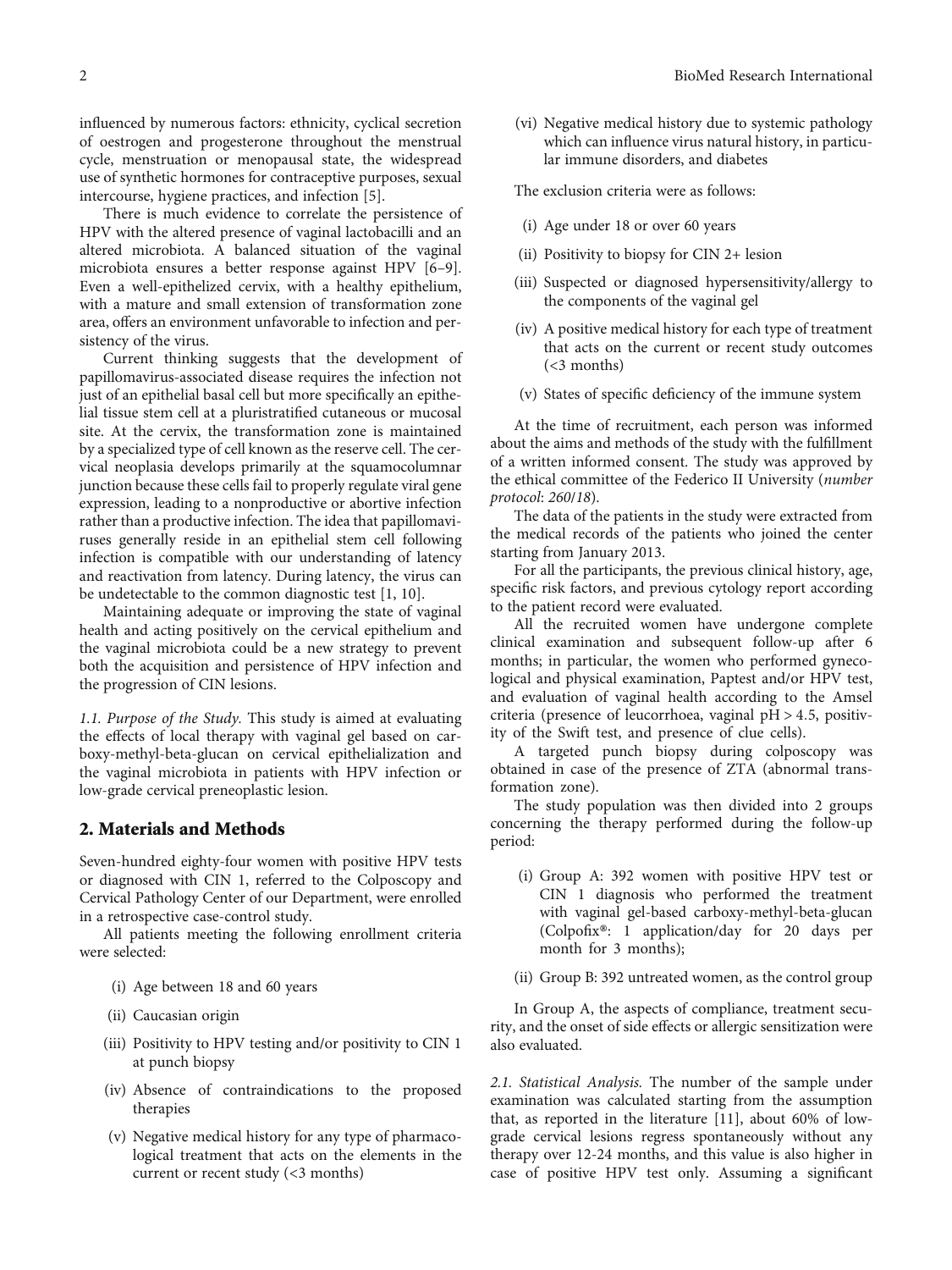|                              | Groupp A $(N = 358)$ | Group B $(N = 367)$ | $p$ value |
|------------------------------|----------------------|---------------------|-----------|
| Age (year) $\s$              | $34.02 \pm 6.5$      | $34.2 \pm 6.2$      | 0.71      |
| Parity (no.)*                | $1(0-3)$             | $1(0-3)$            | 0.52      |
| Educational level*           | $2(1-3)$             | $2(1-3)$            | 0.64      |
| Smoke°                       |                      |                     |           |
| $\leq$ 10 sig/die            | 190(53.1)            | 187(52.2)           | 0.81      |
| $>10$ sig/die                | 168 (46.9)           | 171 (47.8)          |           |
| Alchohol habits°             |                      |                     |           |
| Weekly                       | 301(84.1)            | 318 (86.6)          | 0.33      |
| Daily                        | 57 (15.9)            | 49 (13.4)           |           |
| Sexual partners <sup>®</sup> |                      |                     |           |
| $\leq\!\!4$                  | 94 (26.3)            | 112(30.5)           | 0.20      |
| >4                           | 264 (73.7)           | 255(69.5)           |           |

Table 1: The demographic and anamnestic variables of the subjects under study.

° *χ* square, § *t*-test, <sup>∗</sup>Mann–Whitney.



Figure 1: Abnormal transformation zone (ATZ)—CIN 1 before treatment with carboxy-methyl-beta-glucan.

increase of these regressions of at least 10% in the course of adjuvant therapy, setting the calculation with an alphaerror at 5% (CI. 95%) and a  $1 - \beta = 80\%$  the sample size must be of at least 356 patients per group. Considering a 10% dropout (for lack of data completeness), it was decided to increase this value to 392 patients.

SPSS software (version 20.0) was used for statistical analysis. The significance was set at a value of *p* < 0*:*05.

The demographic and clinical data of the two groups were compared with the Student *t*-test for data with parametric distribution (age, weight) and with the  $\chi^2$  test for ordinal variables (Pap test result, vaginal swab result, and colposcopic report). The differences in the number of CIN lesions and HPV test positivity between the two groups were evaluated with the  $\chi^2$  test. The measurement of the OR (odds ratio) was used to assess the risk of persistence of infection or lesions.

#### 3. Results

At the end of the data analysis, 725 patients were found to meet the inclusion criteria and completed the follow-up as required by the protocol: 358 belonging to group A, 367 belonging to group B. The demographic and anamnestic variables of the subjects under study are reported in Table 1. The two groups were comparable to the aforementioned variables  $(p = NS)$ .

As regards the vaginal and tissue health outcomes, it was observed that the patients who performed the therapy, concerning the control group, had a significant improvement in the ectopia pattern (Figures 1 and [2](#page-3-0)): a greater extension (> 20%) of metaplasia and a greater number of cases with metaplasia in the maturation phase with a significant increase in Lugol uptake (Table [2](#page-3-0) and Figure [3\(a\)](#page-4-0)).

In the experimental group, a significant improvement in the pH indices, a negative Swift test, and a resolution of the leucorrhoea were observed (Table [2](#page-3-0) and Figure [3\(b\)\)](#page-4-0).

Table [3](#page-5-0) shows the cytohistological, molecular, and colposcopic data of the patients in the study. A negative result of the 37.1% Pap test and the 39.9% HPV test (15.2% and 16.5%, respectively) were demonstrated in the treatment group to the control group. Consistent with these data, a negativization of the colposcopic pictures is observed with a reduction in the amount of CIN 1 found higher in the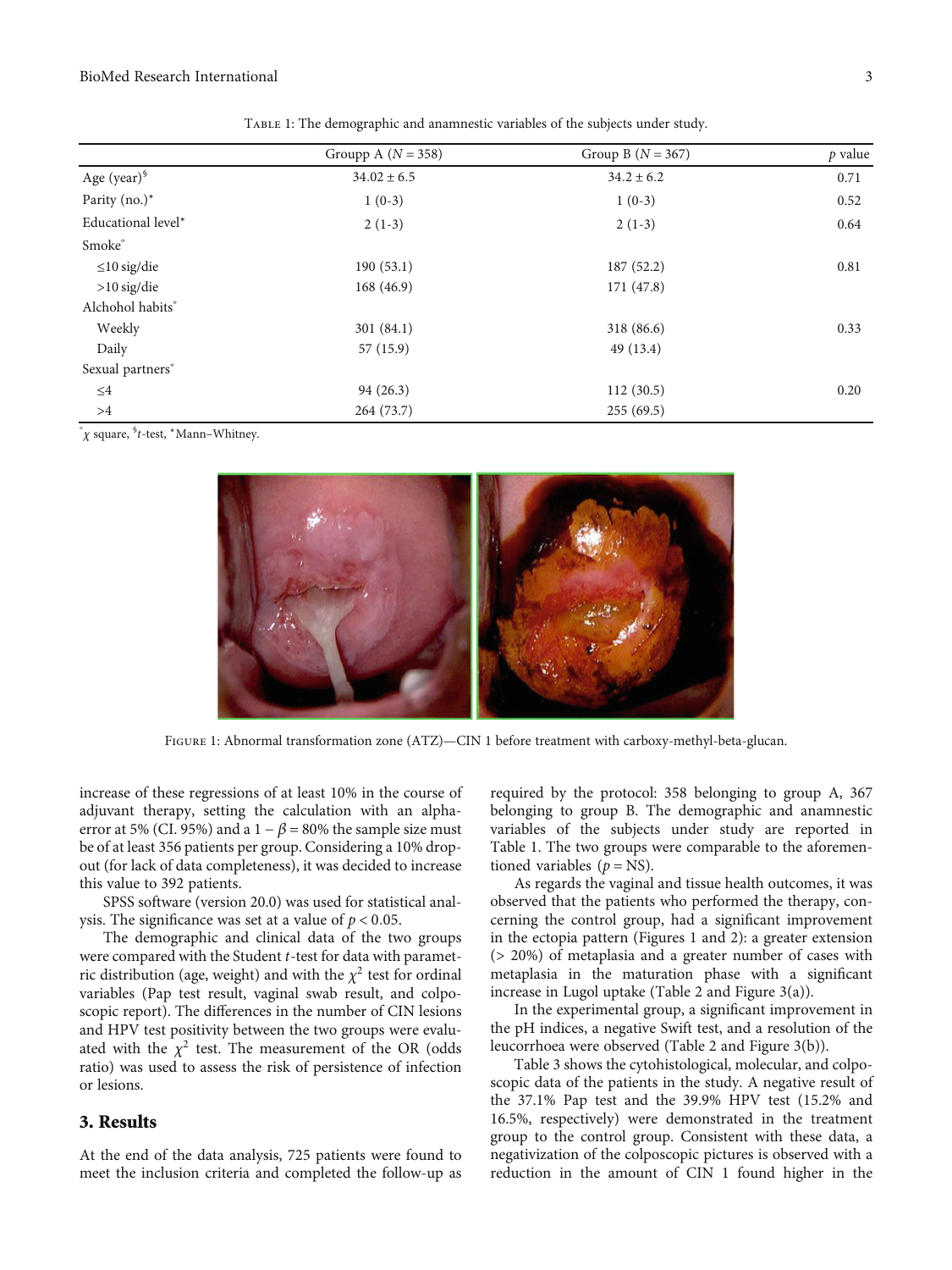<span id="page-3-0"></span>

Figure 2: Normal transformation zone (NTZ) after treatment with carboxy-methyl-beta-glucan.

|             | Time 0 months          |                        | $p$ value | Time 6 months          |                        | $p$ value | Difference %<br>group A | Difference %<br>group B |
|-------------|------------------------|------------------------|-----------|------------------------|------------------------|-----------|-------------------------|-------------------------|
|             | Group A<br>$(N = 358)$ | Group B<br>$(N = 367)$ |           | Group A<br>$(N = 358)$ | Group B<br>$(N = 367)$ |           |                         |                         |
| Ectopia     |                        |                        | 0.10      |                        |                        | 0.006     |                         |                         |
| $\leq$ 2/3  | 216(60.3)              | 244 (66.5)             |           | 285 (79.6)             | 260 (70.8)             |           |                         |                         |
| >2/3        | 142 (39.7)             | 123(39.7)              |           | 73 (20.4)              | 107(29.2)              |           | $-48.6%$                | $-13%$                  |
| Metaplasia  |                        |                        | 0.11      |                        |                        | < 0.001   |                         |                         |
| $\leq$ 20%  | 275(76.8)              | 263(71.7)              |           | 180(50.3)              | 248 (67.6)             |           |                         |                         |
| $>20\%$     | 83 (23.2)              | 104(28.3)              |           | 178 (49.7)             | 119 (32.4)             |           | 114.5%                  | 14.4%                   |
| Lugol test  |                        |                        | 0.97      |                        |                        | < 0.001   |                         |                         |
| Negative    | 52(14.5)               | 53 (14.4)              |           | 164(45.8)              | 95(25.9)               |           |                         |                         |
| Positive    | 306 (85.5)             | 314 (85.6)             |           | 195(54.2)              | 272(74.1)              |           | $-36.3%$                | $-13.4$                 |
| pH          |                        |                        | 0.59      |                        |                        | < 0.001   |                         |                         |
| $\leq4.5$   | 208(58.1)              | 206(56.1)              |           | 306(85.5)              | 212(57.8)              |           |                         |                         |
| >4.5        | 150(41.9)              | 161(43.9)              |           | 52 (14.5)              | 155(42.2)              |           | $-65.3%$                | $-3.7\%$                |
| Swift test  |                        |                        | 0.41      |                        |                        | < 0.001   |                         |                         |
| Negative    | 188(52.5)              | 204(55.6)              |           | 313 (87.4)             | 212 (57.8)             |           |                         |                         |
| Positive    | 170 (47.5)             | 163(44.4)              |           | 45(12.6)               | 155(42.2)              |           | $-73.5%$                | $-4.9\%$                |
| Leucorrhoea |                        |                        | 0.10      |                        |                        | < 0.001   |                         |                         |
| Absent      | 57(15.9)               | 76 (20.7)              |           | 260(72.6)              | 117(31.9)              |           |                         |                         |
| Present     | 301 (84.1)             | 291 (79.3)             |           | 98 (27.4)              | 250(68.1)              |           | $-67.4%$                | $-14.1%$                |

Table 2: Epithelialization and vaginal health indexes in the two study groups.

treatment group. Overall a CIN 1 lesion regression is observed in the total population in 6 months of about 20% (from 63.2% to 48.0%).

No adverse effects were reported by patients in therapy (Figure [4](#page-5-0)).

The analysis of risk factors for the persistence of infection or lesions (Table [4](#page-6-0)) showed that, among the lifestyle risk factors, cigarette smoking (more than 10 sig/die) leads to an increase in the risk of persistence of the lesion about 2 times. The presence of ectopia, a vaginal pH greater than 4.5, and a positive Swift test entail a doubled risk of the persisting lesion, and the presence of leucorrhoea carries a risk of 3.5

times greater than the persistence of lesion. Performing the treatment in reverse halves this risk.

#### 4. Discussion

Many factors have been reported regarding the risk of persistence of HPV infection and the progression of a CIN lesion. In recent years, many studies have shown that the stability and composition of the vaginal microbiome can influence viral clearance and probably also the progression of cervical preneoplastic lesions [\[1, 4](#page-6-0)–[9](#page-6-0)].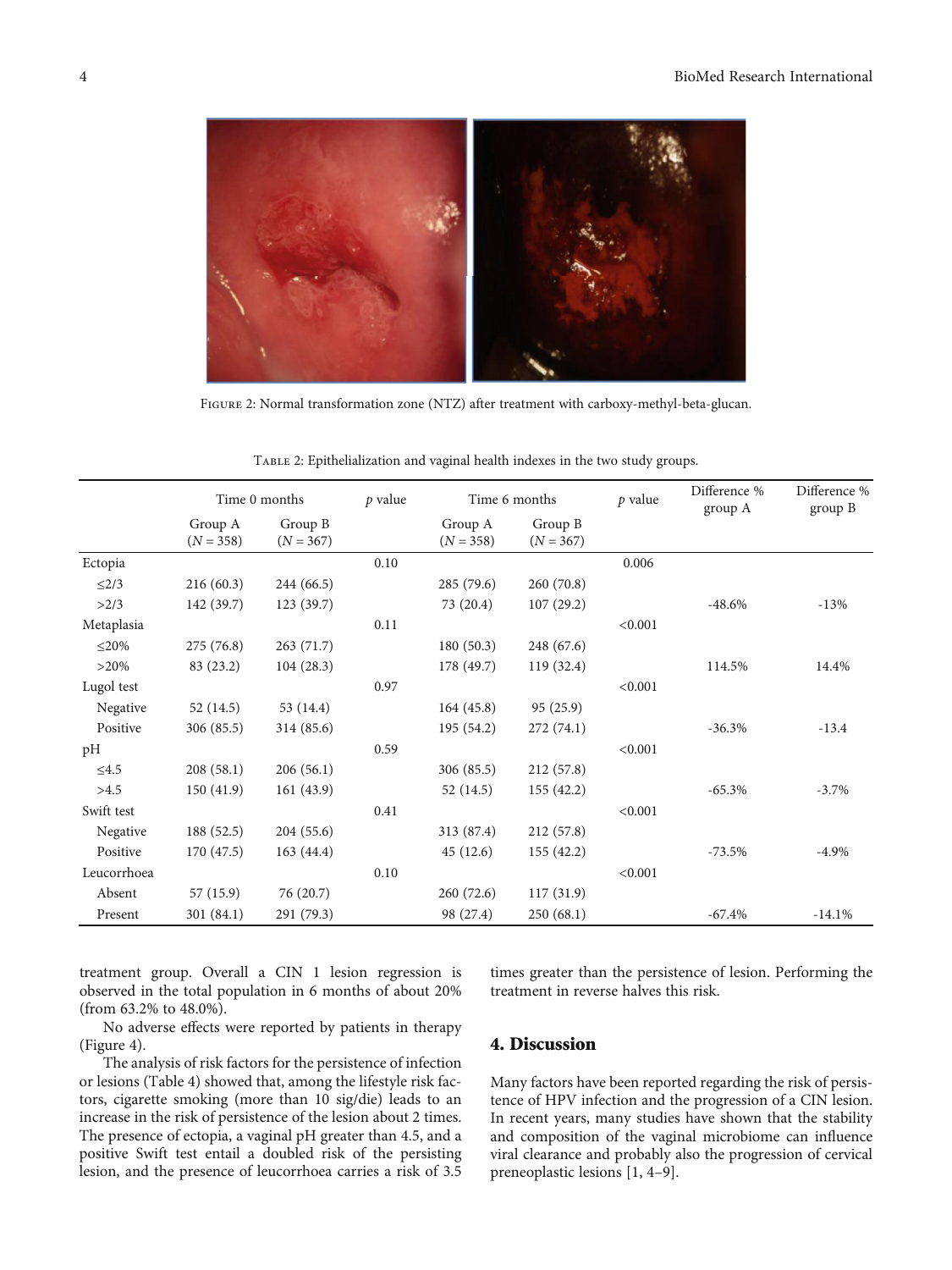<span id="page-4-0"></span>

FIGURE 3: (a) Epithelialization and vaginal health indexes in the two study groups. (b) Epithelialization and vaginal health indexes in the two study groups.

The treatment used is based on carboxy-methyl-beta-glucan, hydrophilic polymers capable of forming on the vaginal mucosa a mucoadhesive film that protects from external microbial agents and assists in maintaining and controlling the physiological conditions of the processing areas of the cervicovaginal mucosa by hydration. Carboxy-methyl-betaglucan contributes to the maintenance and/or restoration of the vaginal microbiota through a prebiotic effect.

Our data have shown how in vivo carboxy-methylbeta-glucan in polycarbophil vaginal therapy can improve cervical epithelialization. Indeed, an improvement in the ectopia pattern was observed with a reduction in severe ectropion (>2/3) in the therapy group compared to the control group, with a corresponding increase in the rate and extension of metaplasia and an improvement in the uptake of the Lugol test with a reduction in the proportion of patients with a noncaptive test.

The observed metaplasia and Lugol's test uptake were expressions of the repair process of ectopia with the conver-

sion of a delicate tissue such as the cylindrical one into tissue more resistant to vaginal insults such as the multilayered squamous tissue.

This repair probably involves a reduction in the rates of tissue inflammation and predisposition to the development of infection. Indeed, the therapy has been shown to improve the vaginal health of patients who presented clinical signs of bacterial or fungal vulvovaginitis at the first visit. The therapy induced a resolution of the leucorrhoea, a normalization of the vaginal pH, and a negativization of the Swift test in a more significant percentage of cases compared to the group not in therapy.

Our data demonstrated a regression rate at 6 months from the histological diagnosis of CIN 1 significantly higher in the therapy group  $(23.7\%; n = 85/358)$  than in the control group (6.8%; *n* = 25/367).

The literature reported a rate of spontaneous CIN 1 lesion remission of about 60% over a 12-24-month period [\[11](#page-6-0)]. Our data agree with the data of Scardamaglia et al.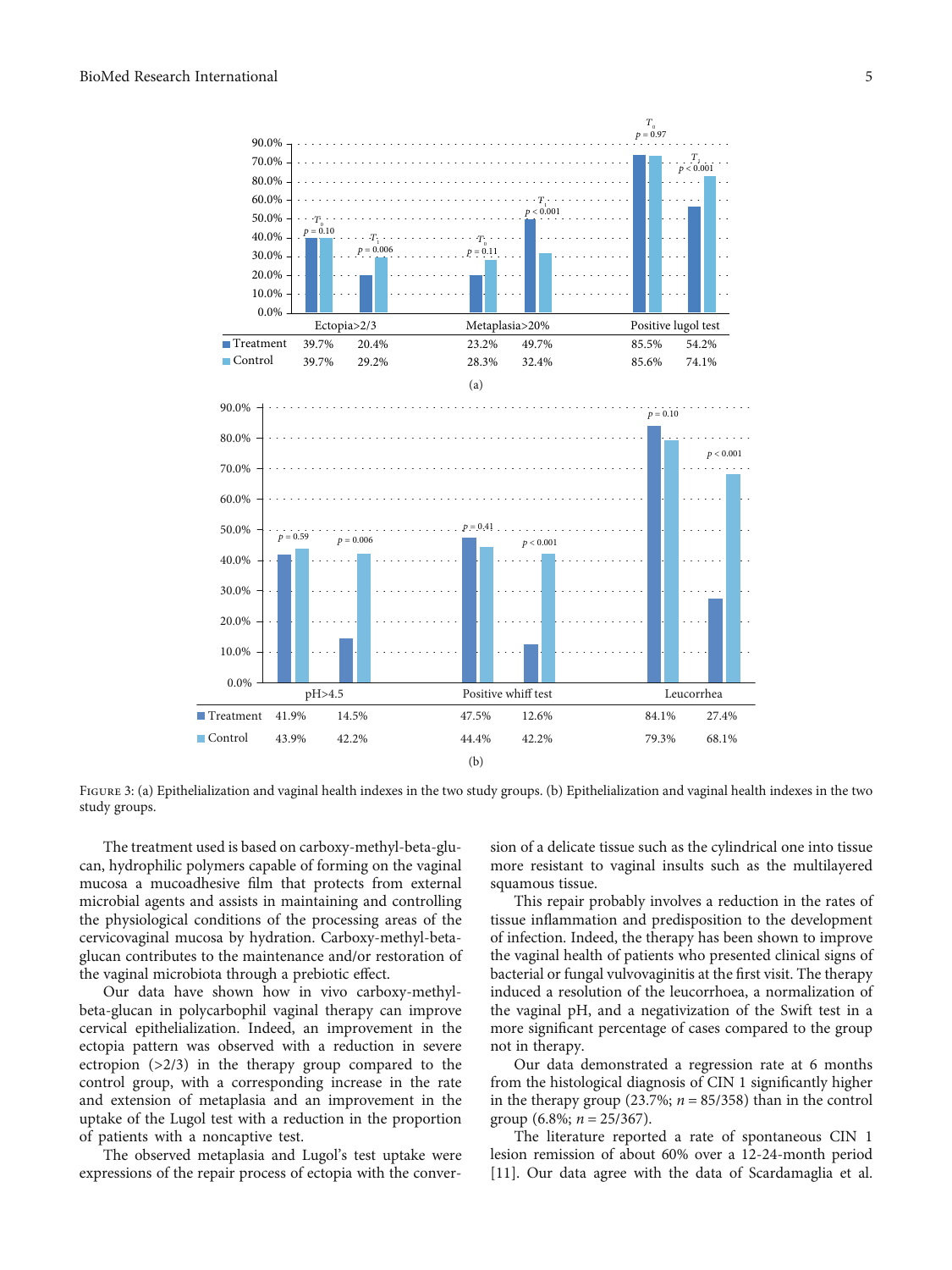<span id="page-5-0"></span>

|            | Time 0 months          |                        | $p$ value | Time 6 months          |                        | $p$ value | Difference %<br>group A | Difference %<br>group B |
|------------|------------------------|------------------------|-----------|------------------------|------------------------|-----------|-------------------------|-------------------------|
|            | Group A<br>$(N = 358)$ | Group B<br>$(N = 367)$ |           | Group A<br>$(N = 358)$ | Group B<br>$(N = 367)$ |           |                         |                         |
| Pap smear  |                        |                        | 0.75      |                        |                        | < 0.001   |                         |                         |
| Negative   | 67(18.7)               | 72 (19.6)              |           | 175(48.9)              | 117(31.9)              |           |                         |                         |
| Positive   | 291 (81.3)             | 295(80.4)              |           | 183(51.1)              | 250(68.1)              |           | $-37.1%$                | $-15.2%$                |
| HPV test   |                        |                        | 0.55      |                        |                        | < 0.001   |                         |                         |
| Negative   | 2(1.3)                 | 4(2.2)                 |           | 61(40.7)               | 33(18.3)               |           |                         |                         |
| Positive   | 148 (98.7)             | 176 (97.8)             |           | 89 (59.3)              | 147(81.7)              |           | $-39.9\%$               | $-16.5%$                |
| Colposcopy |                        |                        |           |                        |                        |           |                         |                         |
| Negative   | 64 (17.9)              | 66(18.0)               | 0.97      | 212(59.2)              | 145 (39.5)             | < 0.001   |                         |                         |
| Positive   | 294(82.1)              | 301(82.0)              |           | 146(40.8)              | 222(60.5)              |           | $-50.3%$                | $-26.2%$                |
| Biopsy     |                        |                        |           |                        |                        |           |                         |                         |
| Negative   | 131 (36.6)             | 136(37.1)              | 0.89      | 216(60.3)              | 161(43.9)              | < 0.001   |                         |                         |
| Positive   | 227(63.4)              | 231 (62.9)             |           | 142 (39.7)             | 206(56.1)              |           | $-37.4%$                | $-10.8\%$               |

Table 3: Cytological, molecular, colposcopic, and histological reports in the two study groups.



Figure 4: Cytological, molecular, colposcopic, and histological reports in the two study groups.

[\[12](#page-6-0)] and Stentella et al. [\[13\]](#page-6-0) who demonstrated a significant regression of CIN 1 lesion in patients treated with carboxymethyl beta-glucan.

It is likely that the improvement observed in the study population was attributable to the therapy performed as the short follow-up interval (6 months). The effect probably depended on the ability of the medical device to promote greater stability of the vaginal environment.

The presence of bacterial vaginosis (VB) has been associated with a delay in HPV clearance in patients with CIN, suggesting that the presence of a poor lactobacilli microbiota (community state type-IV-CST IV) may play a role in this persistence. It was also shown that greater diversity of the vaginal microbiota (CST-IV) is associated with greater severity of CIN lesions [[14](#page-7-0)].

The presence of lactobacilli-producing  $H_2O_2$  seems protective in preventing the progression of dysplasia and ultimately the carcinogenic process. A greater prevalence of L. jensenii and L. coleohominis, both producers of  $H_2O_2$ , has been demonstrated in women with LSIL compared to HSIL. Furthermore, regardless of lactic acid concentrations, Lactobacilli spp. is capable of being cytotoxic when cultured

in vitro against cervical cancer cells, but not in normal cells, highlighting an even more complex interaction between cervical cells, the microbiota, and the vaginal environment [\[6](#page-6-0)].

This study has shown that correcting the vaginal microbiota and favoring cervical epithelialization with a specific therapy favors CIN 1 lesion regression.

Our data confirmed that the presence of leucorrhoea, a positive Swift test, and a basic vaginal pH correlate with an at least doubled risk of persistence of CIN lesion at the cervical level.

Active and passive cigarette smoking is one of the major risk factors in the development of CIN in the presence of HPV infection [\[15](#page-7-0)]. Min et al. have recently shown that smokers have an increased risk of both CIN 1 (OR = 1*:*81; 95% CI, 1.26–2.60) and CIN 2/3 (OR = 1*:*77; 95% CI, 1.10-2.86) [\[16](#page-7-0)].

Alcohol consumption is known as a potential risk factor in acquiring HPV infection, although the data on the risk of persistence of lesions, the presence of cervical cancer, and alcohol consumption are few and controversial [\[17](#page-7-0)–[19\]](#page-7-0). In our study, we showed an increased risk of persistent lesions in smokers but not in the presence of alcohol consumption.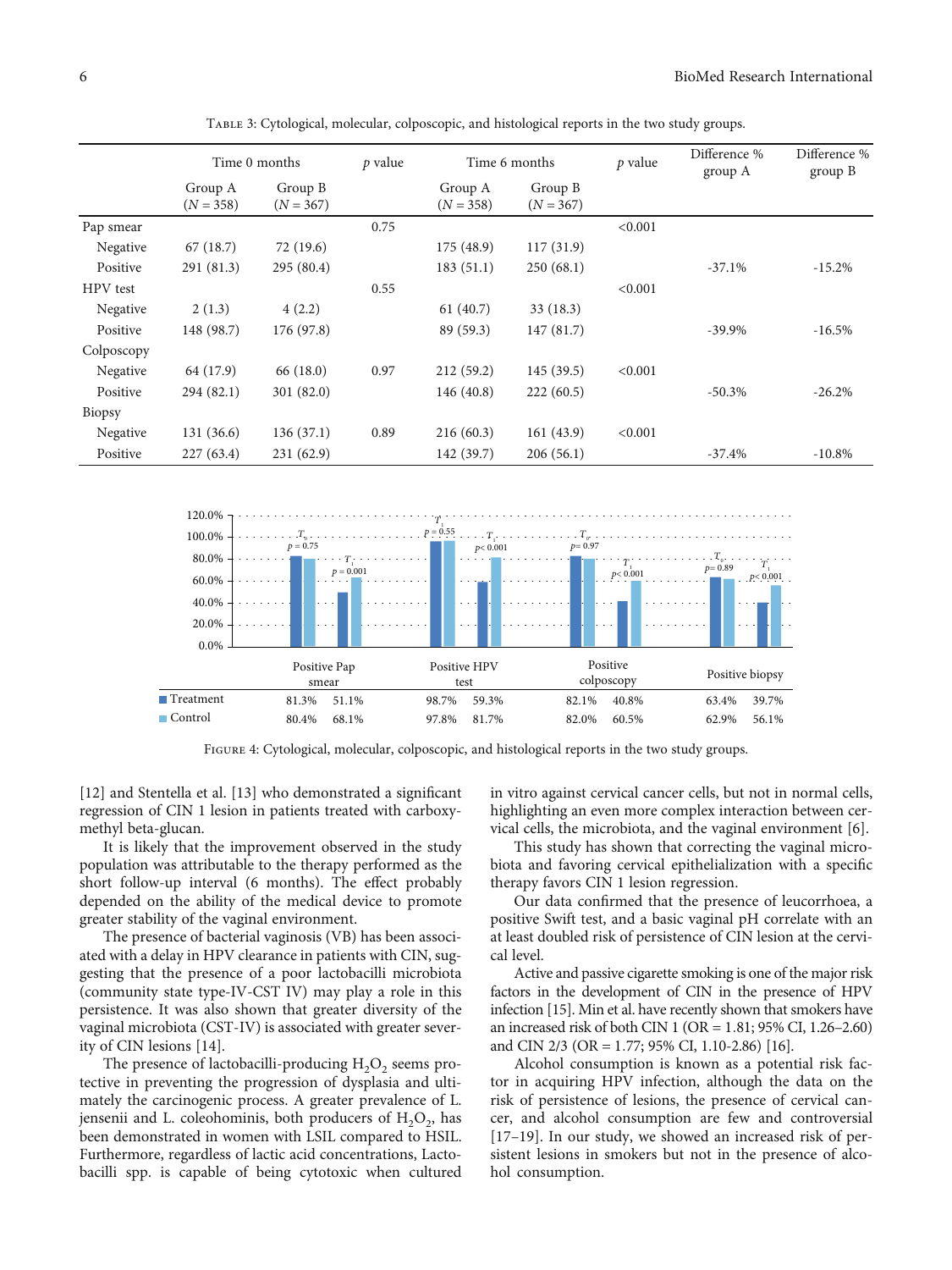| Case  | Total | RR (IC 95%)        |
|-------|-------|--------------------|
| 216   | 384   | $2.04(1.51-2.74)$  |
| 46    | 106   | $0.81(0.53-1.21)$  |
| 255   | 519   | $1.17(0.85-1.62)$  |
| 117   | 180   | $2.52(1.78-3.58)$  |
| 145   | 297   | $1.06(0.78-1.42)$  |
| 305   | 466   | $9.52(6.51-13.90)$ |
| 126   | 207   | $2.07(1.49-2.88)$  |
| 122   | 200   | $2.07(1.48-2.89)$  |
| 2.2.2 | 348   | $3.51(2.58-4.76)$  |
| 142   | 358   | $0.51(0.38-0.69)$  |
|       |       |                    |

<span id="page-6-0"></span>Table 4: Relative risk of persistence of injury in relation to the variables under study.

The high number of patients, the execution of diagnostic tests (always performed by the same operators), and the short follow-up times (6 months) represented the strengths of this study.

The choice of enrolling only patients with reassessment time at 6 months from the first visit has allowed to minimize the variations of the vaginal environment induced by other environmental factors and to exclude that the observed improvement of colposcopic pictures and histological findings may be linked to the natural history of HPV infection. The choice of enrolling only Caucasian patients in the study erases the impact of ethnicity on the risk of CIN and cervical microbiota differences in other populations. Indeed, it has been demonstrated that the overall HPV prevalence rate of migrant women is four times higher than the overall prevalence observed among Italian women [[20](#page-7-0)].

The limitations of the study were its retrospective nature and the lack of randomization with a placebo group.

In conclusion, vaginal therapy based on carboxy-methylbeta-glucan turned out to improve overall vaginal health with a positive impact on the risk of persistence and progression of low-grade cervical lesions of the uterine cervix.

#### Data Availability

The data used to support the findings of this study are available from the corresponding author upon request.

#### **Disclosure**

This study was carried out in the context of colposcopic ambulatory of University of Naples Federico II. This article has been presented in 8th European Congress of EFC (European Federation For Colposcopy).

#### Conflicts of Interest

The authors declare that there is no conflict of interest.

#### Authors' Contributions

GL contributed in protocol development, data collection and management, and manuscript revisiting. LDC contributed in data collection and analysis and manuscript writing. NDR contributed in protocol development, data management and analysis, and manuscript writing. CN contributed in manuscript revisiting. GB contributed in manuscript editing and revisiting.

#### References

- [1] N. Egawa, K. Egawa, H. Griffin, and J. Doorbar, "human papillomaviruses; epithelial tropisms, and the development of neoplasia," Viruses, vol. 7, no. 7, pp. 3863–3890, 2015.
- [2] N. Munoz, "Human papillomavirus and cancer: the epidemiological evidence," Journal of Clinical Virology, vol. 19, no. 1-2, pp. 1–5, 2000.
- [3] E. R. Myers, D. C. McCrory, K. Nanda, L. Bastian, and D. B. Matchar, "Mathematical model for the natural history of human papillomavirus infection and cervical carcinogenesis," American Journal of Epidemiology, vol. 151, no. 12, pp. 1158–1171, 2000.
- [4] A. Audirac-Chalifour, K. Torres-Poveda, M. Bahena-Román et al., "Cervical microbiome and cytokine profile at various stages of cervical cancer: a pilot study," PLoS One, vol. 11, no. 4, p. e0153274, 2016.
- [5] A. Mitra, D. A. MacIntyre, J. R. Marchesi, Y. S. Lee, P. R. Bennett, and M. Kyrgiou, "The vaginal microbiota, human papillomavirus infection and cervical intraepithelial neoplasia: what do we know and where are we going next?," Microbiome, vol. 4, no. 1, p. 58, 2016, Review.
- [6] E. Motevaseli, M. Shirzad, S. M. Akrami, A. S. Mousavi, A. Mirsalehian, and M. H. Modarressi, "Normal and tumour cervical cells respond differently to vaginal lactobacilli, independent of pH and lactate," Journal of Medical Microbiology, vol. 62, no. 7, pp. 1065–1072, 2013.
- [7] E. Gillet, J. F. A. Meys, H. Verstraelen et al., "Bacterial vaginosis is associated with uterine cervical human papillomavirus infection: a meta-analysis," BMC Infectious Diseases, vol. 11, no. 1, 2011.
- [8] J. E. Lee, S. Lee, H. Lee et al., "Association of the vaginal microbiota with human papillomavirus infection in a Korean twin cohort," PLoS One, vol. 8, no. 5, article e63514, 2013.
- [9] W. Gao, J. Weng, Y. Gao, and X. Chen, "Comparison of the vaginal microbiota diversity of women with and without human papillomavirus infection: a cross-sectional study," BMC Infectious Diseases, vol. 13, no. 1, 2013.
- [10] J. Doorbar and H. Griffin, "Refining our understanding of cervical neoplasia and its cellular origins," Papillomavirus Research, vol. 7, pp. 176–179, 2019.
- [11] N. Bansal, J. D. Wright, C. J. Cohen, and T. J. Herzog, "Natural history of established low grade cervical intraepithelial (CIN 1) lesions," Anticancer Research, vol. 28, no. 3B, pp. 1763–1766, 2008.
- [12] P. Scardamaglia, C. Carraro, P. Mancino, and P. Stentella, "Effectiveness of the treatment with beta-glucan in the HPV-CIN 1 lesions," Minerva Ginecologica, vol. 62, no. 5, pp. 389– 393, 2010.
- [13] P. Stentella, A. Biamonti, C. Carraro et al., "Efficacy of carboxymethyl beta-glucan in cervical intraepithelial neoplasia: a